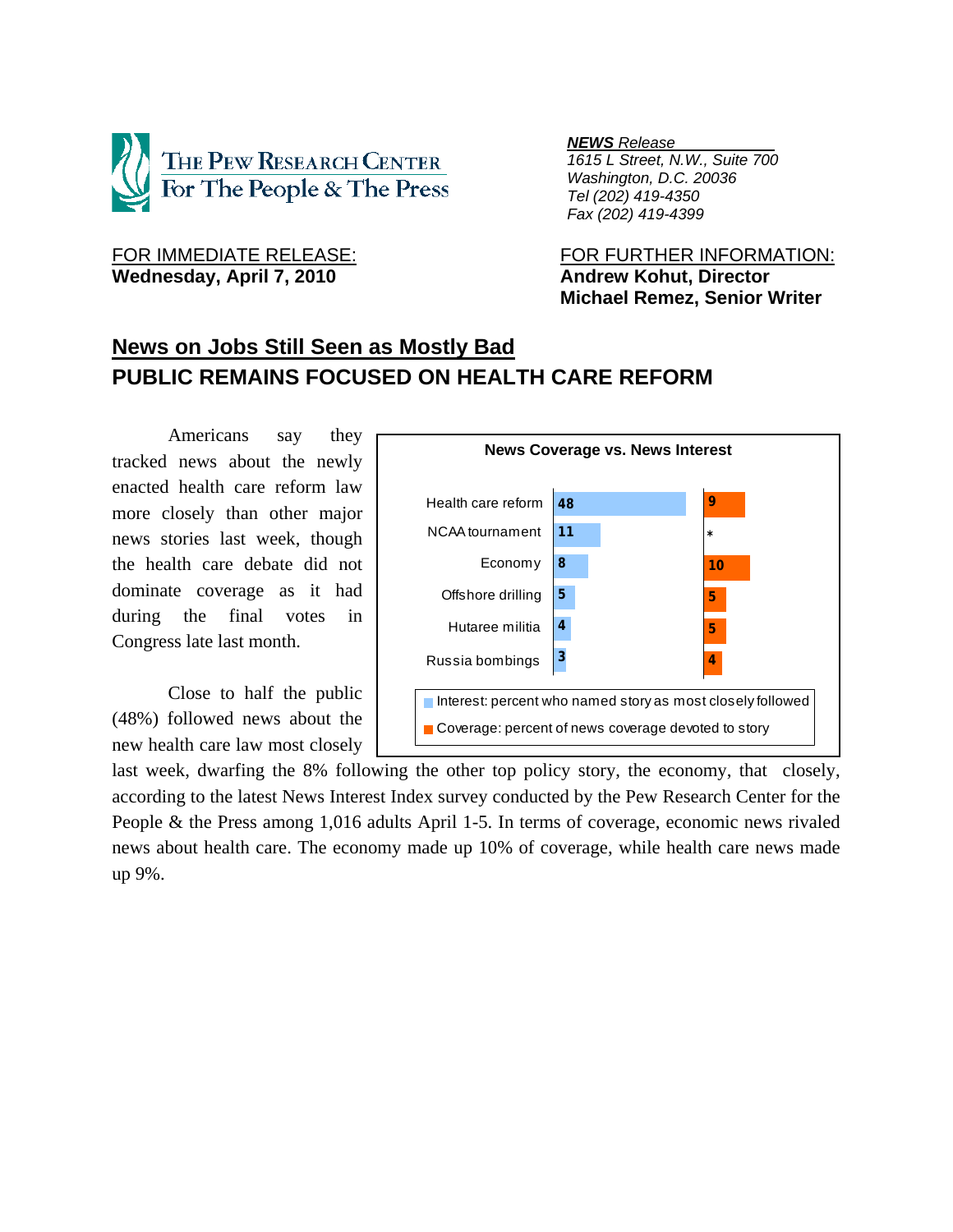While most Americans say they are hearing a mix of good and bad news about the economy generally, a majority (56%) continues to say they are hearing mostly bad news about the job situation. That is despite the release of a federal employment report on April 2 that showed the creation of 162,000 new jobs last month. The percentage holding this view is comparable to last month (59%), but down 12 points from 68% at the start of November 2009. A third of the public (33%) says they are hearing a mix of good and bad news about the job situation, while 9% say they are hearing mostly good news.

| <b>Majority Still Hearing Bad News on Jobs</b>                                                                                                                                                                                                                                                                                                          |                          |                          |                  |                     |  |  |  |
|---------------------------------------------------------------------------------------------------------------------------------------------------------------------------------------------------------------------------------------------------------------------------------------------------------------------------------------------------------|--------------------------|--------------------------|------------------|---------------------|--|--|--|
| News about the<br>economy these days                                                                                                                                                                                                                                                                                                                    | Mostly<br>Good<br>%<br>6 | Mostly<br>Bad<br>℅<br>28 | Mixed<br>℅<br>66 | DK<br>%<br>$*$ =100 |  |  |  |
| News about<br>The job situation                                                                                                                                                                                                                                                                                                                         | 9                        | 56                       | 33               | $2 = 100$           |  |  |  |
| Real estate values                                                                                                                                                                                                                                                                                                                                      | 12                       | 44                       | 38               | 6=100               |  |  |  |
| Prices for food and<br>consumer goods                                                                                                                                                                                                                                                                                                                   | 10                       | 35                       | 46               | $9=100$             |  |  |  |
| <b>Financial markets</b>                                                                                                                                                                                                                                                                                                                                | 15                       | 30                       | 50               | $6=100$             |  |  |  |
| Q5. "Are you hearing most good news about the economy<br>these days, mostly bad news about the economy or a mix of<br>both good and bad news?<br>Q6a-d. "Please tell me if you are hearing mostly good news,<br>mostly bad news or a mix of both good and bad news about<br>each of the following."<br>Figures may not add to 100% because of rounding. |                          |                          |                  |                     |  |  |  |

In contrast to news about jobs, two-thirds (66%) say they are hearing a mix of good and

bad news about the economy generally, a number little changed in recent months. Close to three-in-ten (28%) say the economic news they have been hearing has been mostly bad, while 6% say it has been mostly good. Those numbers also are little changed.

Half of the public says they are hearing a mix of good and bad news about financial markets, 30% say they are hearing mostly bad news and 15% say they are hearing mostly good news about this. Almost four-in-ten (38%) say they are hearing a mix of good and bad news about real estate values, while 44% say they are hearing mostly bad news and 12% say they are hearing mostly good news.



Close to half (46%) say they are hearing a mix of good and bad news about prices for food and consumer goods; 35% say they are hearing mostly bad news and 10% say they are hearing mostly good news. On each question, the numbers have fluctuated only slightly in recent months.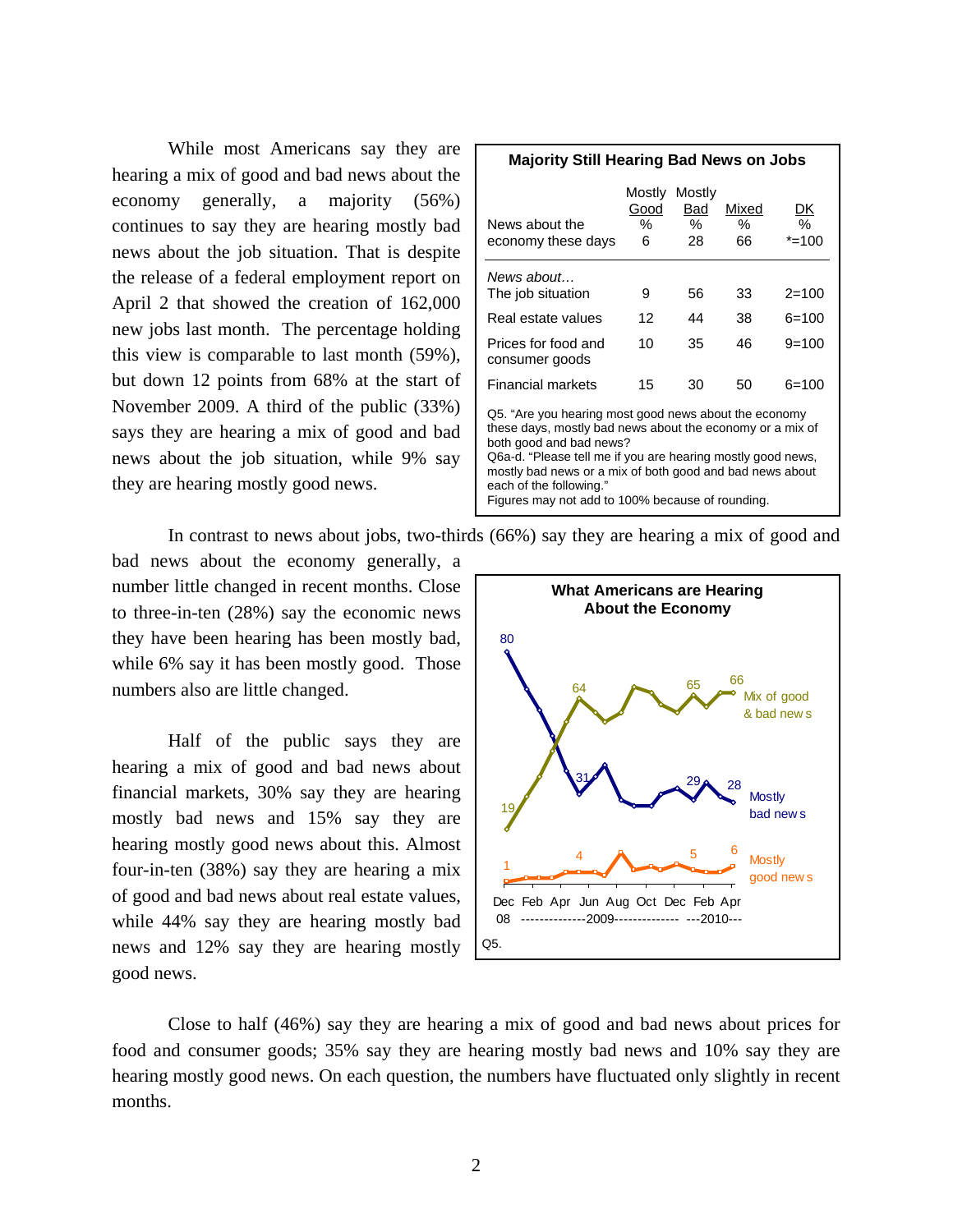With the health care legislation already signed into law, the media divided its attention last week among a number of breaking stories. None accounted for more than 10% of coverage, according to an analysis by the Pew Research Center's Project for Excellence in Journalism (PEJ). Two weeks ago, the health care story accounted for 45% of the newshole – including reports about threats and vandalism directed at lawmakers. That week, 66% of the public said that the health care debate was the story they were following most closely.

### **Differing Partisan Views on Economic News**

Just as in March, Republicans are somewhat more likely than Democrats to say they are hearing mostly bad news about the economy (32% vs. 23%), a view shared by 26% of independents. Republicans also are more likely than Democrats to say they are hearing bad news about the job situation (62% vs. 49%); 56% of independents say job news is mostly negative. About four-in-ten Democrats (42%) say they are hearing a mix of good and bad news about jobs, compared with 27% of Republicans and 33% of independents. Partisan differences are less pronounced in assessments of news about other aspects of the economy.

Pluralities say news organizations are giving the right amount of coverage to both the economy (46%) and the new health care law (46%). About a third (34%) say the media is giving too little coverage to the economy, about the same as the 30% that say this about the new health care law. Just 15% say news organizations are giving too much attention to

| <b>Economy, Health Care</b><br><b>Getting Right Amount of Coverage</b> |                        |                            |                                      |                               |  |  |  |
|------------------------------------------------------------------------|------------------------|----------------------------|--------------------------------------|-------------------------------|--|--|--|
| Economy                                                                | Too<br>much<br>℅<br>15 | Right<br>amount<br>℅<br>46 | Too<br>little<br>$\frac{0}{0}$<br>34 | Don't<br>know<br>%<br>$6=100$ |  |  |  |
| Health care law                                                        | 17                     | 46                         | 30                                   | $7 = 100$                     |  |  |  |
| Q4a,b. Figures may not add to 100% because of rounding.                |                        |                            |                                      |                               |  |  |  |

the economy, while 17% say this about the health care law.

#### **The Week's Top News**

Just more than four-in-ten Americans (42%) say they followed news about the new health care reform law very closely last week. In the previous two weeks, about half said they were following the debate over health care reform very closely (49% March 26-29, 51% March 19- 22). Still, 48% say this was the story they followed most closely. No other story came close. News about health care reform made up 9% of the newshole, according to PEJ.

 A third of the public (33%) says they followed news about the economy very closely, down from 41% the previous week; 8% say this was the story they followed most closely. The economy made up 10% of coverage.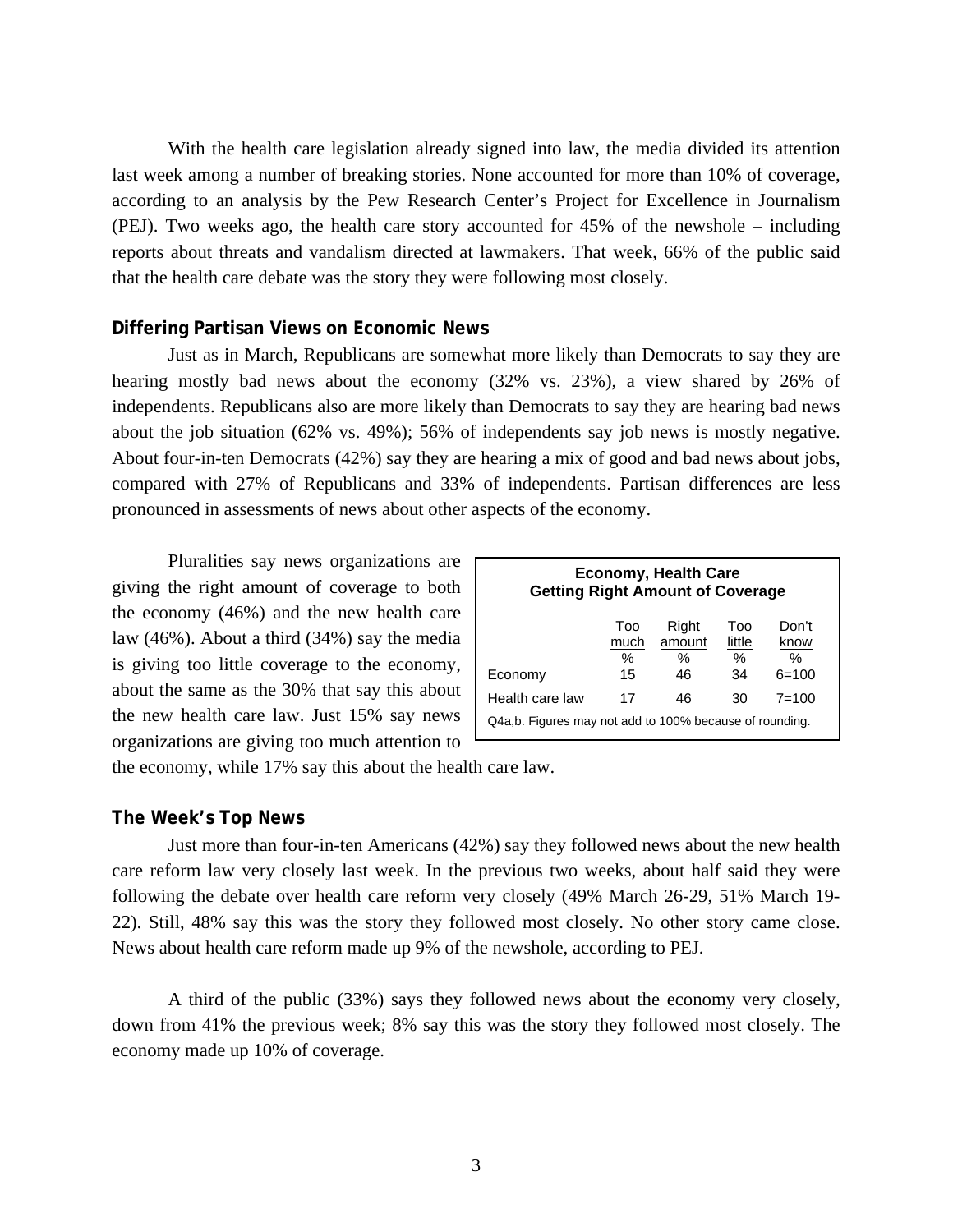Close to two-in-ten (18%) say they followed the NCAA basketball tournament very closely, while 11% say this was the story they followed most closely. The level of interest is comparable to the 15% that said they followed the tournament very closely in 2009.

 Two-in-ten say they followed very closely the announcement of an Obama proposal to allow new offshore oil and gas drilling; 5% say this was the story they followed most closely. The drilling proposal accounted for 5% of coverage.

 Just more than one-in-ten (13%) say they followed reports about the arrest of members of a Christian militia group in Michigan who were allegedly planning to kill a police officer; 4% say this was the story they followed most closely. News about the arrests made up 5% of the newshole.

 And 10% say they very closely followed news about a series of suicide bombings in Russia; 3% say this was the news they followed most closely. The stories accounted for 4% of coverage.

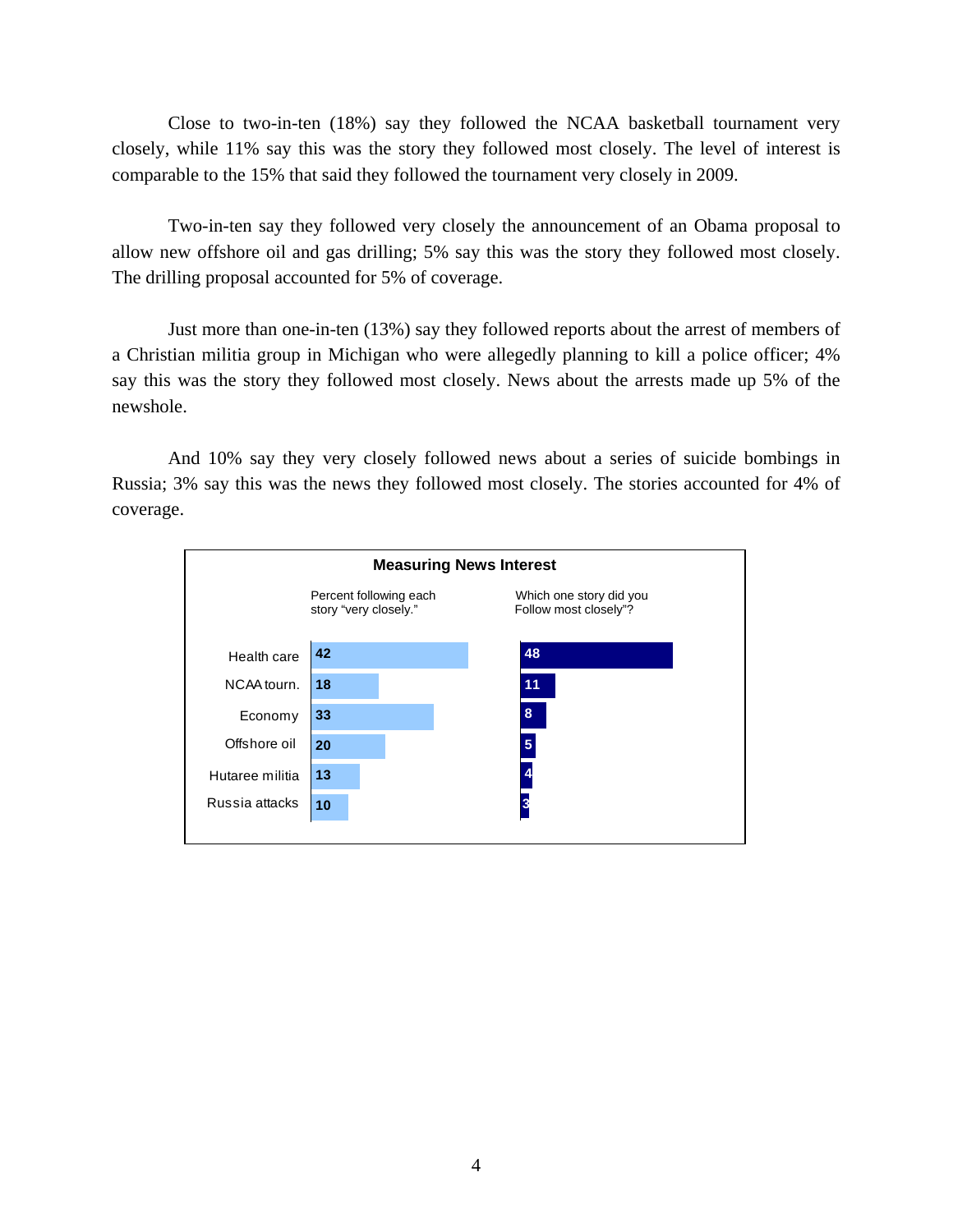### **Few Heard About Republican Party's Tab at Racy L.A. Night Club**

Four-in-ten Americans heard at least a little about the controversy last week over the Republican National Committee paying a roughly \$1,900 tab for young party donors at a sexually-oriented night club in Los Angeles. Still, six-in-ten say they heard nothing at all about this.

 While 16% say they heard a lot about this story, the percentage of Democrats (21%) who say this is twice the percentage of Republicans (10%). Among independents, 15% say they heard a lot about this story. In March 2009, 14%

| What the Public's Hearing About                                                                                                                                                                                             |                                                         |                                             |                                                   |                                                                |  |  |
|-----------------------------------------------------------------------------------------------------------------------------------------------------------------------------------------------------------------------------|---------------------------------------------------------|---------------------------------------------|---------------------------------------------------|----------------------------------------------------------------|--|--|
| Major flooding in New England<br>Major changes in federal student loans<br>RNC pays for visit to sexually oriented club<br>News about the Large Hadron Collider<br>Q.3a-d. Figures may not add to 100% because of rounding. | Α<br><u>lot</u><br>$\frac{0}{0}$<br>32<br>26<br>16<br>6 | Α<br>little<br>$\%$<br>34<br>40<br>24<br>17 | Nothing<br>at all<br>$\%$<br>33<br>34<br>60<br>76 | DK<br>$\%$<br>$* = 100$<br>$* = 100$<br>$* = 100$<br>$* = 100$ |  |  |

said they had heard a lot about controversial comments made by GOP Chairman Michael Steele. At that point, there was little difference among partisans (16% of Republicans and 17% of Democrats had heard a lot about this). Just 10% of independents heard a lot about that story.

About a third of the public (32%) says they heard a lot about major flooding in New England, while another 34% says they heard a little about this story. Another third (33%) says they heard nothing at all.

 About a quarter (26%) say they heard a lot about President Obama signing into law major changes in the federal student loan program. Four-in-ten say they heard a little about this, while 34% say they heard nothing at all.

 Just 6% say they heard a lot about the success of the Large Hadron Collider last week in smashing sub-atomic particles. Another 17% heard a little about the workings of the collider near Geneva, Switzerland, but 76% say they heard nothing at all about this.

 These findings are based on the most recent installment of the weekly News Interest Index, an ongoing project of the Pew Research Center for the People & the Press. The index, building on the Center's longstanding research into public attentiveness to major news stories, examines news interest as it relates to the news media's coverage. The weekly survey is conducted in conjunction with The Project for Excellence in Journalism's News Coverage Index, which monitors the news reported by major newspaper, television, radio and online news outlets on an ongoing basis. In the most recent week, data relating to news coverage were collected March 29-April 4, and survey data measuring public interest in the top news stories of the week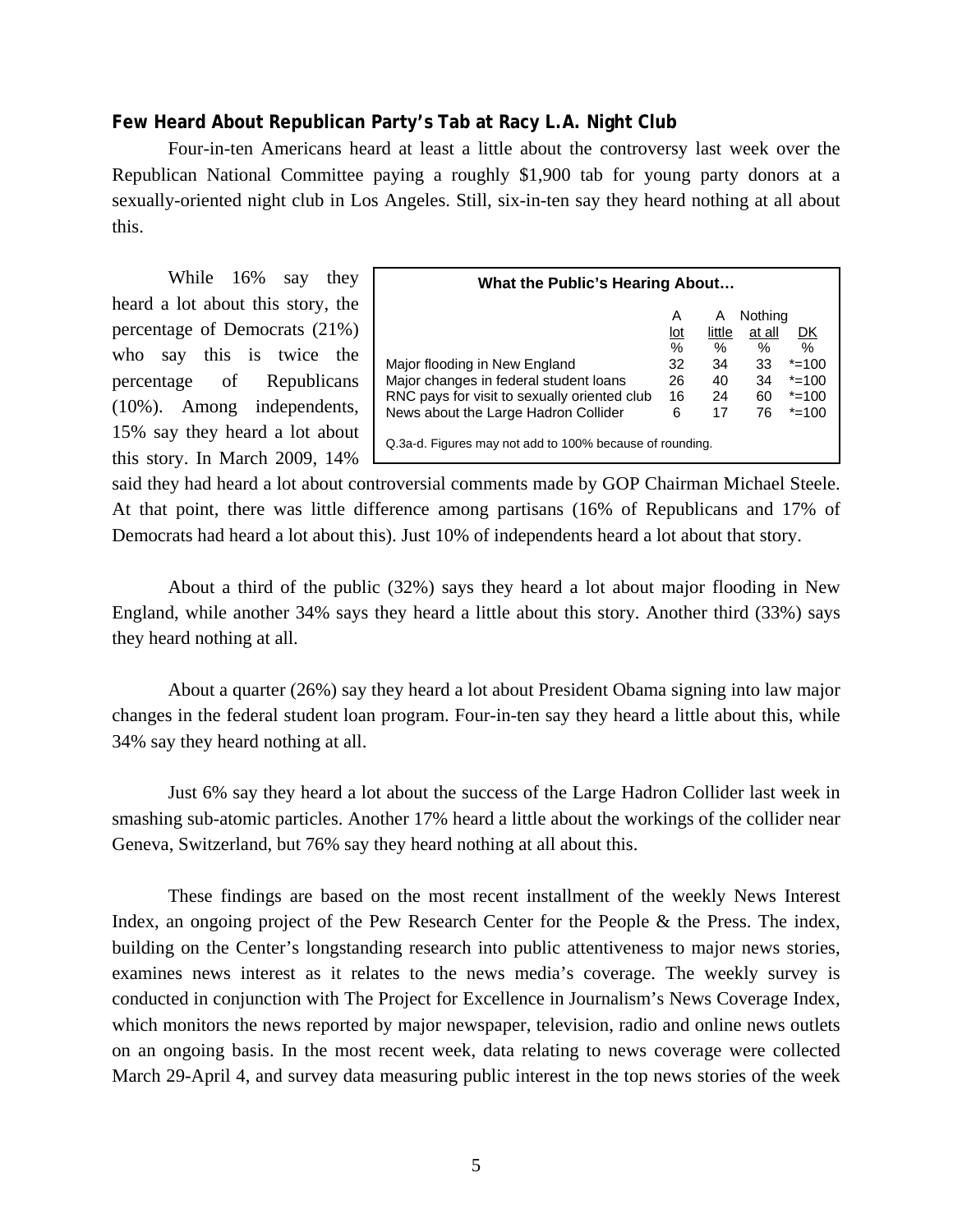were collected April 1-5, from a nationally representative sample of 1,016 adults. Because of Easter, polling was not conducted on Sunday, April 4.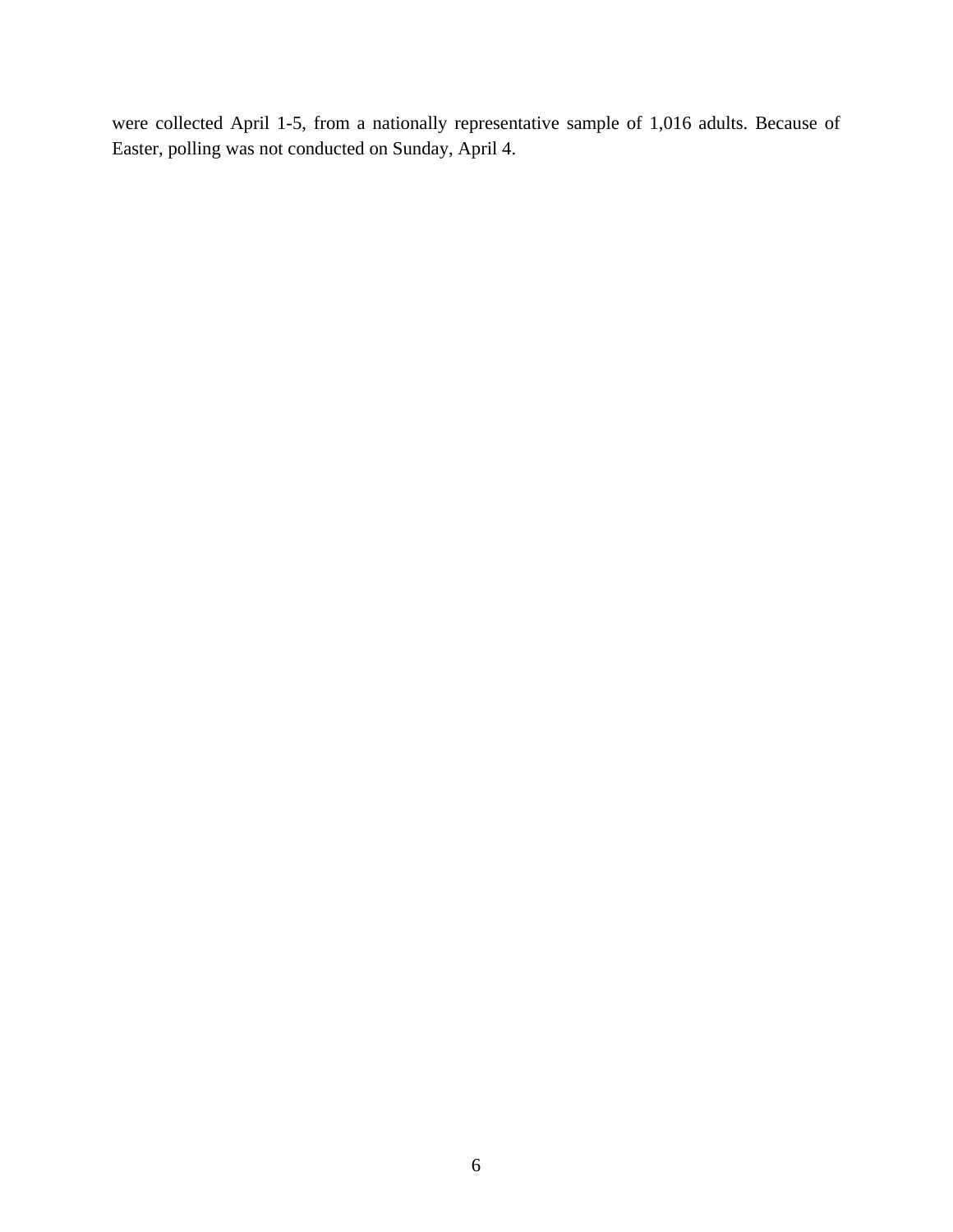### **About the News Interest Index**

The *News Interest Index* is a weekly survey conducted by the Pew Research Center for the People & the Press aimed at gauging the public's interest in and reaction to major news events.

This project has been undertaken in conjunction with the Project for Excellence in Journalism's *News Coverage Index*, an ongoing content analysis of the news. The News Coverage Index catalogues the news from top news organizations across five major sectors of the media: newspapers, network television, cable television, radio and the internet. Each week (from Monday through Sunday) PEJ compiles this data to identify the top stories for the week. (For more information about the Project for Excellence in Journalism's News Coverage Index, go to www.journalism.org.) The News Interest Index survey collects data from Friday through Monday to gauge public interest in the most covered stories of the week.

Results for the weekly surveys are based on landline telephone interviews among a nationwide sample of approximately 1,000 adults, 18 years of age or older, under the direction of Infogroup/ORC (Opinion Research Corporation). The sample is produced by ORC from data provided by Marketing Systems Group. Interviews are conducted in English. Data are weighted using an iterative technique that matches gender, age, education, race/ethnicity, region and population density to parameters from the March 2009 Census Bureau's Current Population survey. Sampling errors and statistical tests of significance take into account the effect of weighting.

The following table shows the error attributable to sampling that would be expected at the 95% level of confidence for different groups in the current survey, conducted April 1-5, 2010 (with no polling conducted Easter Sunday, April 4, 2010):

| Group        | <b>Sample Size</b> | Plus or minus         |
|--------------|--------------------|-----------------------|
| Total sample | 1,016              | 4.0 percentage points |
| Republicans  | 245                | 8.0 percentage points |
| Democrats    | 322                | 7.0 percentage points |
| Independents | 371                | 6.5 percentage points |

In addition to sampling error, one should bear in mind that question wording and practical difficulties in conducting surveys can introduce error or bias into the findings of opinion polls.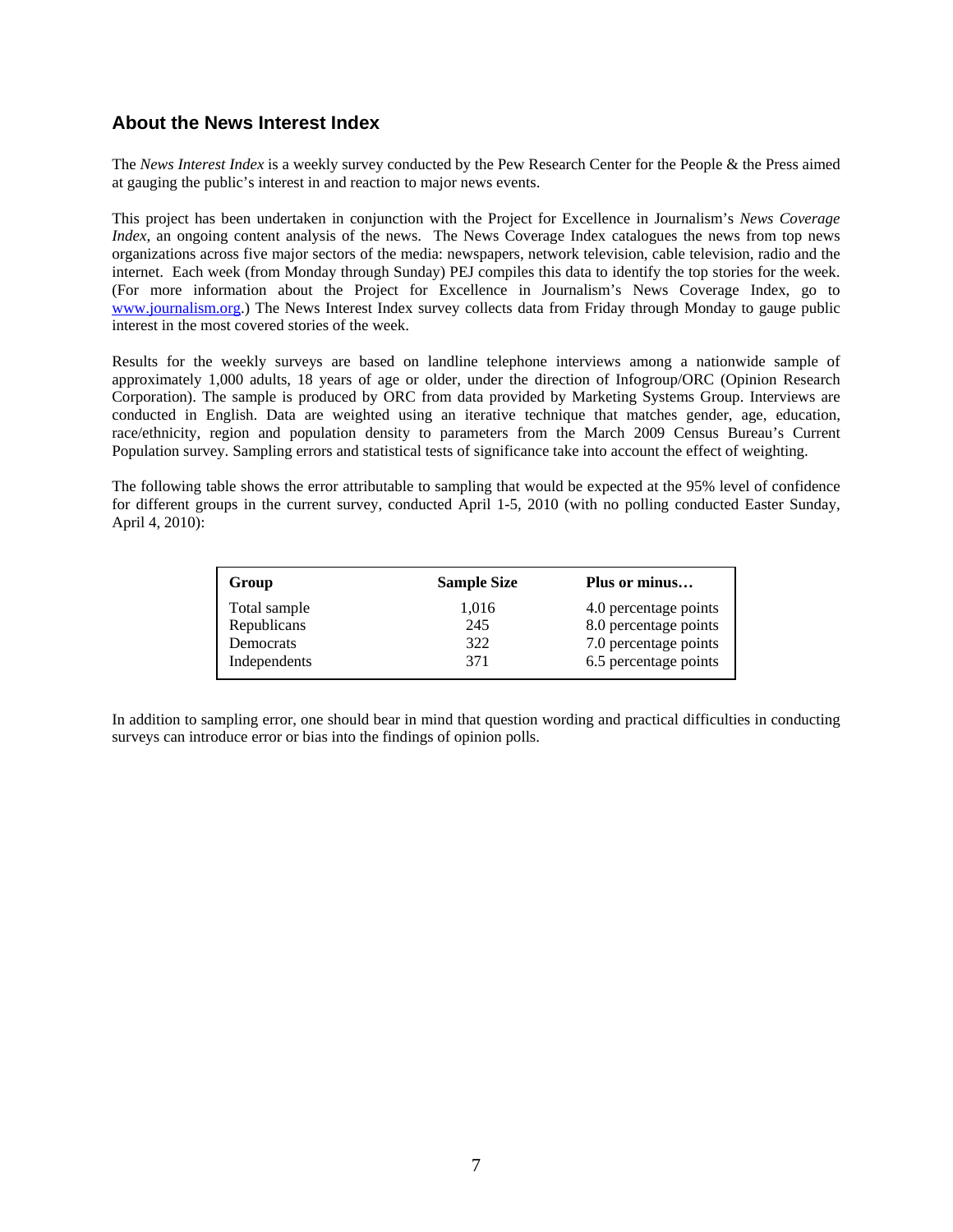### **About the Pew Research Center for the People & the Press**

The Pew Research Center for the People & the Press is an independent opinion research group that studies attitudes toward the press, politics and public policy issues. We are sponsored by The Pew Charitable Trusts and are one of seven projects that make up the Pew Research Center, a nonpartisan "fact tank" that provides information on the issues, attitudes and trends shaping America and the world.

The Center's purpose is to serve as a forum for ideas on the media and public policy through public opinion research. In this role it serves as an important information resource for political leaders, journalists, scholars, and public interest organizations. All of our current survey results are made available free of charge.

All of the Center's research and reports are collaborative products based on the input and analysis of the entire Center staff consisting of:

 Andrew Kohut, Director Scott Keeter, Director of Survey Research Carroll Doherty and Michael Dimock, Associate Directors Michael Remez, Senior Writer Robert Suls, Shawn Neidorf, Leah Christian, Jocelyn Kiley and Alec Tyson, Research Associates Jacob Poushter, Research Assistant

For more information about the Pew Research Center for the People & the Press' weekly News Interest Index, go to www.people-press.org.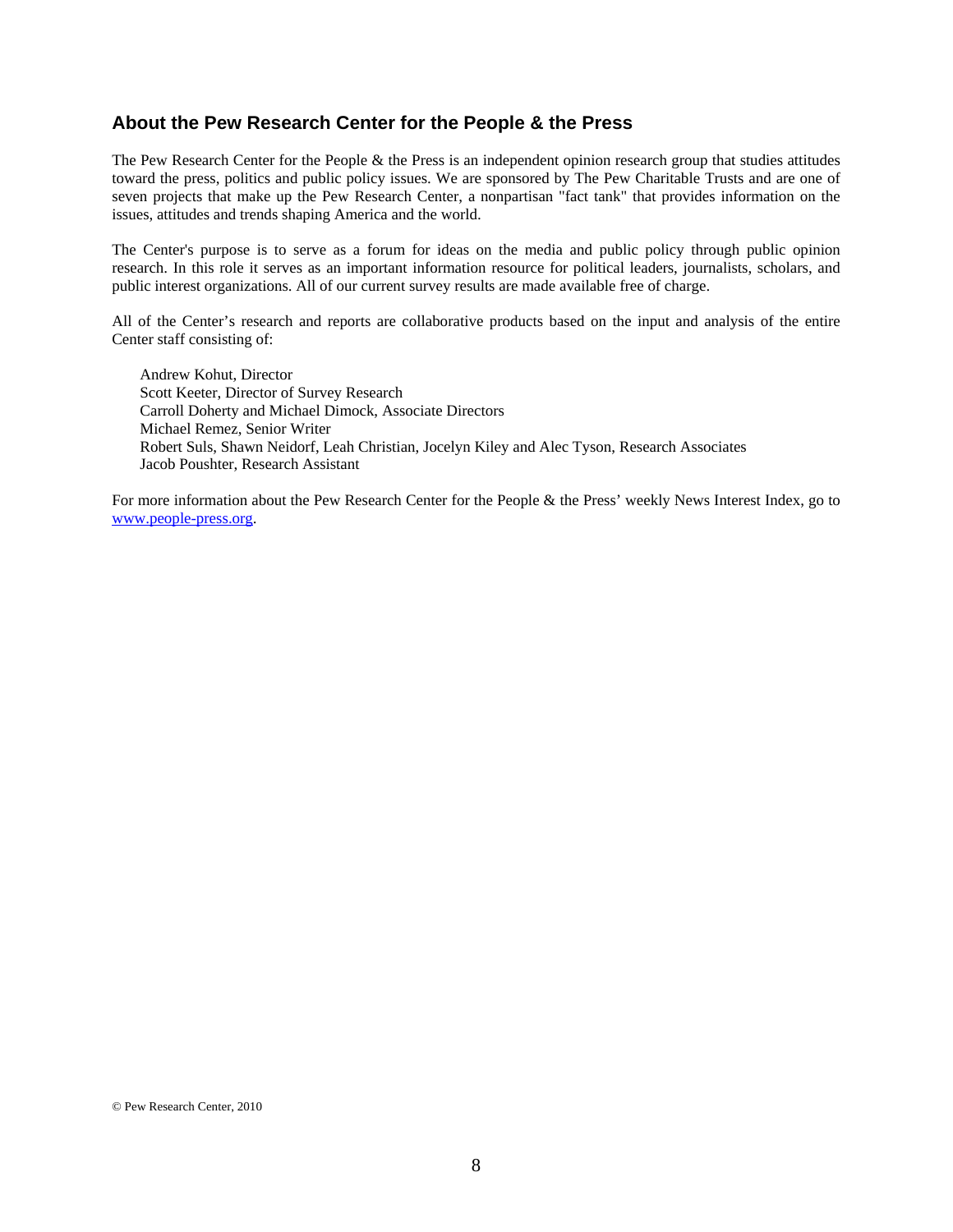#### **PEW RESEARCH CENTER FOR THE PEOPLE & THE PRESS April 1-5, 20101 NEWS INTEREST INDEX OMNIBUS SURVEY FINAL TOPLINE N=1,016**

Q.1 As I read a list of some stories covered by news organizations this past week, please tell me if you happened to follow each news story very closely, fairly closely, not too closely, or not at all closely. First, **[INSERT ITEM; RANDOMIZE] [IF NECESSARY** "Did you follow **[ITEM]** very closely, fairly closely, not too closely or not at all closely?"**]**

|    |                                                 | Very    | Fairly  | Not too | Not at all | DK/              |
|----|-------------------------------------------------|---------|---------|---------|------------|------------------|
|    |                                                 | closely | closely | closely | closely    | Refused          |
| a. | Reports about the condition of the U.S. economy |         |         |         |            |                  |
|    | April 1-5, 2010                                 | 33      | 34      | 14      | 19         | $\ast$           |
|    | March 19-22, 2010                               | 41      | 32      | 14      | 13         | $\ast$           |
|    | March 12-15, 2010                               | 41      | 35      | 12      | 12         | $\ast$           |
|    | March 5-8, 2010                                 | 40      | 34      | 12      | 13         | ∗                |
|    | February 26-March 1, 2010                       | 31      | 33      | 17      | 19         | ∗                |
|    | February 19-22, 2010                            | 38      | 34      | 15      | 12         | *                |
|    | February 12-15, 2010                            | 35      | 34      | 15      | 16         | *                |
|    | February 5-8, 2010                              | 43      | 36      | 13      | 9          | $\ast$           |
|    | January 29-February 1, 2010                     | 45      | 32      | 13      | 10         | *                |
|    | January 22-25, 2010                             | 41      | 34      | 14      | $10\,$     | *                |
|    | January 15-18, 2010                             | 37      | 38      | 14      | 11         | *                |
|    | January 8-11, 2010                              | 39      | 33      | 15      | 12         | *                |
|    | December 18-21, 2009                            | 45      | 31      | 14      | $10\,$     | $\boldsymbol{0}$ |
|    | December 11-14, 2009                            | 42      | 31      | 14      | 13         | $\ast$           |
|    | December 4-7, 2009                              | 41      | 36      | 13      | 9          | 1                |
|    | November 13-16, 2009                            | 38      | 33      | 14      | 15         | *                |
|    | October 30-November 2, 2009                     | 34      | 32      | 17      | 16         | *                |
|    | October 23-26, 2009                             | 44      | 30      | 15      | 10         | 1                |
|    | October 9-12, 2009                              | 41      | 29      | 16      | 13         | *                |
|    | October 2-5, 2009                               | 44      | 30      | 15      | 11         | $\boldsymbol{0}$ |
|    | September 25-28, 2009                           | 44      | 37      | 10      | 10         | *                |
|    | September 18-21, 2009                           | 44      | 34      | 15      | $\tau$     | *                |
|    | September 11-14, 2009                           | 45      | 32      | 14      | 9          | *                |
|    | September 3-6, 2009                             | 41      | 31      | 15      | 13         | *                |
|    | August 28-31, 2009                              | 45      | 30      | 13      | 12         | 1                |
|    | August 21-24, 2009                              | 50      | 27      | 13      | $10\,$     | 1                |
|    | August 14-17, 2009                              | 41      | 37      | 11      | 12         | *                |
|    | August 7-10, 2009                               | 42      | 34      | 13      | 10         | *                |
|    | July 31-August 3, 2009                          | 46      | 34      | 11      | $8\,$      | $\ast$           |
|    | July 24-27, 2009                                | 45      | 35      | 12      | $8\,$      | *                |
|    | July 17-20, 2009                                | 43      | 35      | 11      | 11         | 1                |
|    | July 10-13, 2009                                | 37      | 38      | 13      | 11         | *                |
|    | July 2-5, 2009                                  | 38      | 35      | 15      | 12         | *                |
|    | June 19-22, 2009                                | 42      | 33      | 15      | $10\,$     | $\ast$           |
|    | June 12-15, 2009                                | 41      | 35      | 12      | 12         | $\ast$           |
|    | June 5-8, 2009                                  | 41      | 34      | 11      | 14         | $\ast$           |
|    | May 29-June 1, 2009                             | 43      | 37      | 11      | $8\,$      | *                |
|    | May 21-24, 2009                                 | 44      | 35      | 13      | 9          | *                |
|    | May 15-18, 2009                                 | 44      | 35      | 12      | $8\,$      | *                |
|    | May 8-11, 2009                                  | 42      | 34      | 12      | 12         | $\ast$           |
|    | May 1-4, 2009                                   | 47      | 36      | 11      | 5          | 1                |
|    |                                                 |         |         |         |            |                  |

 $\frac{1}{1}$ 

Polling was not conducted on Sunday, April 4, 2010, which was Easter.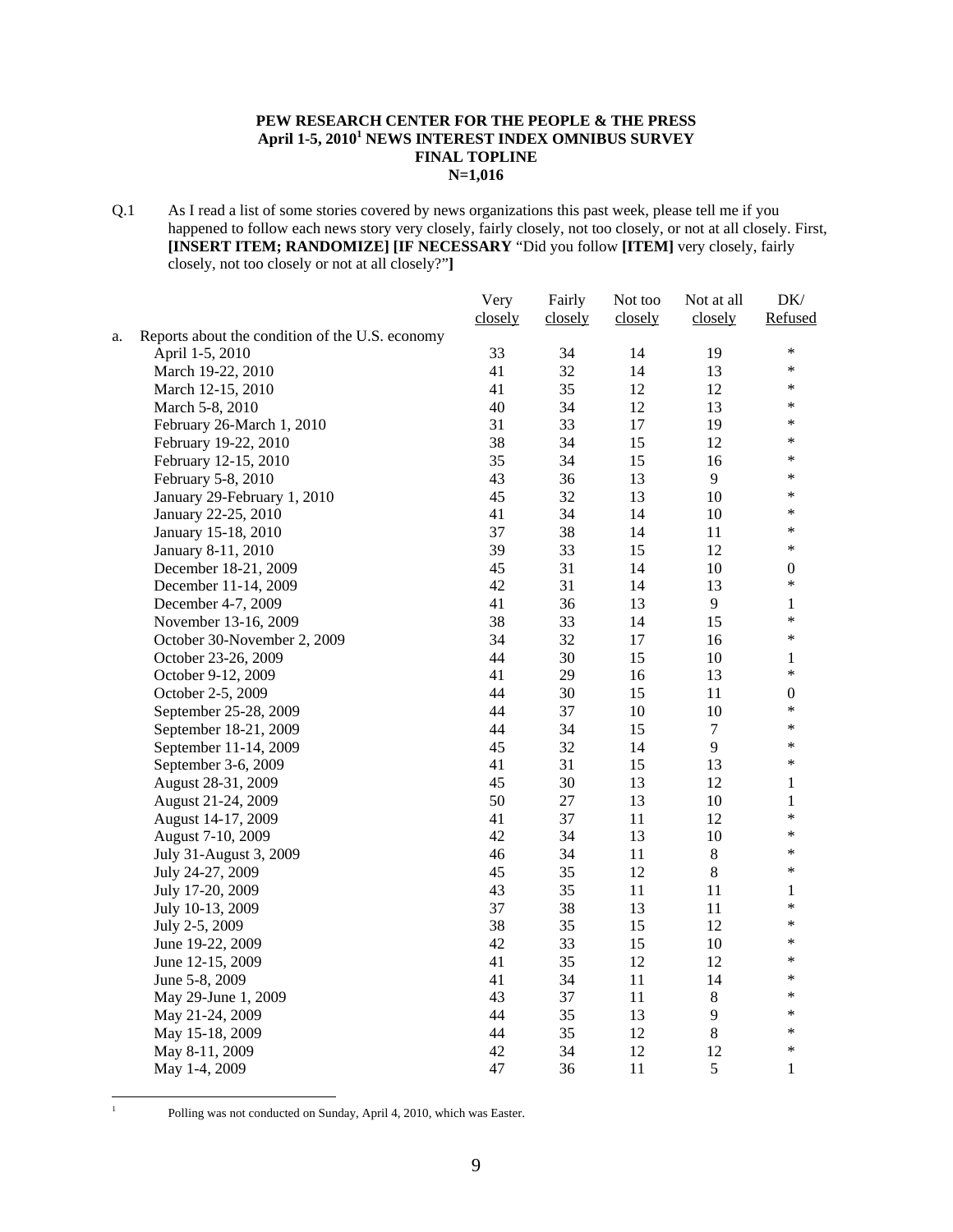|                             | Very     | Fairly   | Not too          | Not at all       | DK/              |
|-----------------------------|----------|----------|------------------|------------------|------------------|
|                             | closely  | closely  | closely          | closely          | Refused          |
| April 17-20, 2009           | 52       | 30       | 10               | 7                | 1                |
| April 9-13, 2009            | 48       | 29       | 13               | 10               | $\boldsymbol{0}$ |
| March 27-30, 2009           | 48       | 32       | 10               | 10               | $\ast$           |
| March 20-23, 2009           | 52       | 34       | $8\,$            | 6                | *                |
| March 13-16, 2009           | 48       | 33       | 9                | 10               | ∗                |
| February 27-March 2, 2009   | 56       | 30       | 8                | 6                | ∗                |
| February 13-16, 2009        | 55       | 29       | 10               | 6                | $\ast$           |
| January 30-February 2, 2009 | 52       | 31       | 12               | 5                | $\ast$           |
| January 23-26, 2009         | 57       | 30       | $8\,$            | 5                | $\boldsymbol{0}$ |
| January 16-19, 2009         | 43       | 35       | 13               | 9                | $\ast$           |
| January 2-4, 2009           | 42       | 36       | 15               | $\tau$           | *                |
| December 12-15, 2008        | 51       | 33       | 9                | $\boldsymbol{7}$ | *                |
| December 5-8, 2008          | 42       | 38       | 13               | $\boldsymbol{7}$ | *                |
| November 21-24, 2008        | 59       | 24       | 9                | $8\,$            | ∗                |
| November 14-17, 2008        | 56       | 29       | 9                | $\epsilon$       | *                |
| November 7-10, 2008         | 54       | 31       | $8\,$            | $\tau$           | *                |
| October 31-November 3, 2008 | 63       | 27       | 6                | $\overline{4}$   | ∗                |
| October 24-27, 2008         | 52       | 35       | $\boldsymbol{7}$ | $\mathfrak s$    | 1                |
| October 17-20, 2008         | 62       | 29       | 6                | 3                | ∗                |
| October 10-13, 2008         | 65       | 25       | $\tau$           | 3                | ∗                |
| October 3-6, 2008           | 69       | 23       | $\sqrt{5}$       | 3                | *                |
| September 26-29, 2008       | 70       | 22       | 5                | $\overline{3}$   | *                |
| September 19-22, 2008       | 56       | 27       | 12               | 5                | ∗                |
| September 5-8, 2008         | 44       | 33       | 16               | $\overline{7}$   | *                |
| August 29-31, 2008          | 41       | 34       | 13               | 11               | 1                |
| August 15-18, 2008          | 39       | 36       | 15               | 10               | $\ast$           |
| August 8-11, 2008           | 39       | 35       | 16               | 10               | $\ast$           |
| August 1-4, 2008            | 47       | 34       | 11               | 8                | $\boldsymbol{0}$ |
| July 25-28, 2008            | 46       | 32       | 10               | 12               | $\ast$           |
| July 18-21, 2008            | 45       | 33       | 13               | 9                | $\ast$           |
| July 11-14, 2008            | 44       | 33       | 12               | 10               | 1                |
| June 27-30, 2008            | 49       | 31       | 12               | $\tau$           | $\mathbf{1}$     |
| June 13-16, 2008            | 42       | 33       | 14               | 11               | $\ast$           |
| May 9-12, 2008              | 45       | 31       | 13               | 11               | $\ast$           |
| May 2-5, 2008               | 43       | 31       | 15               | 10               | 1                |
| April 18-21, 2008           | 41       | 35       | 13               | 10               | $\mathbf{1}$     |
| April 4-7, 2008             | 39       | 37       | 12               | 12               | $\ast$           |
|                             | 42       | 36       | 14               |                  | *                |
| March 28-31, 2008           |          |          |                  | 8<br>9           | *                |
| March 20-24, 2008           | 45<br>38 | 33<br>35 | 13<br>15         | 11               |                  |
| February 29-March 3, 2008   |          |          |                  |                  | 1                |
| February 15-18, 2008        | 37       | 36       | 11               | 16               | $\,$ 8 $\,$      |
| February 1-4, 2008          | 40       | 37       | 14               | $8\,$            | 1<br>$\ast$      |
| January 18-21, 2008         | 42       | 31       | 16               | 11               |                  |
| January 11-14, 2008         | 36       | 32       | 15               | 16               | 1                |
| November 2-5, 2007          | 27       | 37       | 16               | 19               | 1                |
| October 19-22, 2007         | 25       | 34       | 20               | 21               | $\ast$           |
| August 10-13, 2007          | 28       | 36       | 18               | 18               | $\ast$           |
| Mid-November, 2006          | 31       | 40       | 17               | 11               | 1                |
| December, 2005              | 35       | 35       | 18               | 11               | $\mathbf{1}$     |
| Early November, 2005        | 35       | 39       | 17               | 9                | $\ast$           |
| Mid-May, 2005               | 30       | 39       | 19               | 11               | 1                |
| January, 2005               | 35       | 41       | 17               | $\tau$           | *                |
| Mid-October, 2004           | 30       | 43       | 16               | 10               | 1                |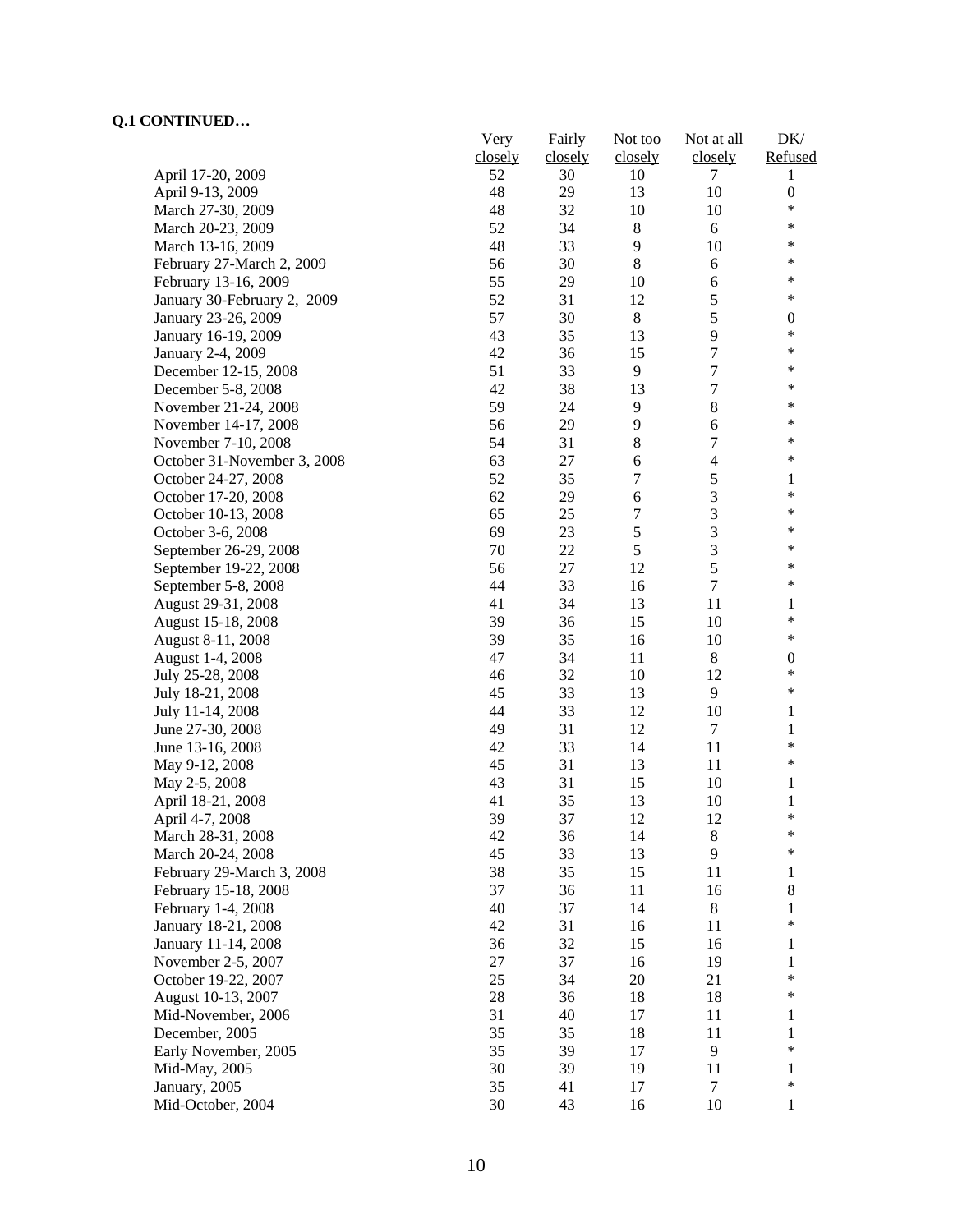$\mathbf b$ .

|    | ~~~~ <del>~</del> ~~~                          | Very    | Fairly  | Not too | Not at all       | DK/              |
|----|------------------------------------------------|---------|---------|---------|------------------|------------------|
|    |                                                | closely | closely | closely | closely          | Refused          |
|    | Early September, 2004                          | 39      | 34      | 15      | 11               | 1<br>$\ast$      |
|    | Mid-January, 2004                              | 37      | 41      | 15      | $\boldsymbol{7}$ |                  |
|    | December, 2003                                 | 35      | 38      | 14      | 11               | $\sqrt{2}$       |
|    | November, 2003                                 | 40      | 34      | 15      | $10\,$           | $\,1$            |
|    | October, 2003                                  | 32      | 39      | 16      | 12               | $\mathbf{1}$     |
|    | September, 2003                                | 39      | 30      | 18      | 12               | $\mathbf{1}$     |
|    | March, 2003                                    | 40      | 35      | 16      | $\,8\,$          | $\mathbf{1}$     |
|    | February, 2003                                 | 42      | 33      | 15      | 10               | $\ast$           |
|    | December, 2002                                 | 38      | 34      | 17      | 10               | 1                |
|    | February, 2002                                 | 35      | 40      | 15      | 9                | $\mathbf{1}$     |
|    | January, 2002                                  | 30      | 44      | 16      | 9                | $\mathbf{1}$     |
|    | December, 2001                                 | 37      | 40      | 13      | $\,$ 8 $\,$      | $\overline{c}$   |
|    | Mid-November, 2001                             | 41      | 36      | 15      | $\overline{7}$   | $\mathbf{1}$     |
|    | June, 2001                                     | 24      | 41      | 18      | 16               | $\mathbf{1}$     |
|    | May, 2001                                      | 34      | 36      | 15      | 15               | $\boldsymbol{0}$ |
|    | April, 2001                                    | 36      | 34      | 16      | 13               | $\mathbf{1}$     |
|    | February, 2001                                 | 30      | 39      | 18      | 12               | $\mathbf{1}$     |
|    | January, 2001                                  | 32      | 38      | 17      | 11               | $\overline{c}$   |
|    | June, 1995                                     | 26      | 41      | 22      | 11               | $\ast$           |
|    | March, 1995                                    | 27      | 45      | 19      | 9                | $\ast$           |
|    | February, 1995                                 | 23      | 41      | 22      | 13               | $\mathbf{1}$     |
|    | December, 1994                                 | 28      | 43      | 20      | 9                | $\ast$           |
|    | October, 1994                                  | 27      | 40      | 20      | 12               | 1                |
|    | June, 1994                                     | 25      | 42      | 23      | 10               | $\ast$           |
|    | May, 1994                                      | 33      | 40      | 16      | 10               | $\mathbf{1}$     |
|    | January, 1994                                  | 34      | 39      | 16      | 10               | $\mathbf{1}$     |
|    | Early January, 1994                            | 36      | 44      | 13      | $\boldsymbol{7}$ | $\ast$           |
|    | December, 1993                                 | 35      | 41      | 15      | $\,$ 8 $\,$      | $\mathbf{1}$     |
|    | October, 1993                                  | 33      | 38      | 20      | 9                | $\ast$           |
|    | September, 1993                                | 37      | 40      | 14      | $\,$ 8 $\,$      | $\mathbf{1}$     |
|    | Early September, 1993                          | 39      | 39      | 14      | 9                | $\ast$           |
|    | August, 1993                                   | 41      | 36      | 14      | 9                | $\ast$           |
|    | May, 1993                                      | 37      | 38      | 18      | 6                | 1                |
|    | February, 1993                                 | 49      | 36      | 10      | 5                | $\ast$           |
|    | January, 1993                                  | 42      | 39      | 12      | $\overline{7}$   | $\ast$           |
|    | September, 1992                                | 43      | 37      | 13      | 6                | $\mathbf{1}$     |
|    | May, 1992                                      | 39      | 39      | 15      | 6                | 1                |
|    | March, 1992                                    | 47      | 38      | 11      | 4                | ∗                |
|    | February, 1992                                 | 47      | 37      | 10      | 6                | ∗                |
|    | January, 1992                                  | 44      | 40      | 11      | 5                | ∗                |
|    | October, 1991                                  | 36      | 38      | 16      | 9                | 1                |
| b. | Suicide bombings in Russia                     |         |         |         |                  |                  |
|    | April 1-5, 2010                                | 10      | 26      | 24      | 40               | ∗                |
|    | <b>TREND FOR COMPARISON:</b>                   |         |         |         |                  |                  |
|    | July 17-20, 2009: The bombing of two hotels in |         |         |         |                  |                  |
|    | <i>Indonesia</i>                               | 13      | 26      | 23      | 36               | 2                |
|    | December 5-8, 2008: The terrorist attacks in   |         |         |         |                  |                  |
|    | Mumbai, India                                  | 29      | 37      | 20      | 14               | $\ast$           |
|    | July 6-9, 2007: The investigation into who was |         |         |         |                  |                  |
|    | responsible for car bombs that were discovered |         |         |         |                  |                  |
|    | in London and a car bomb that went off at an   |         |         |         |                  |                  |
|    | airport in Scotland                            | 34      | 30      | 19      | 16               | $\mathbf{1}$     |
|    |                                                |         |         |         |                  |                  |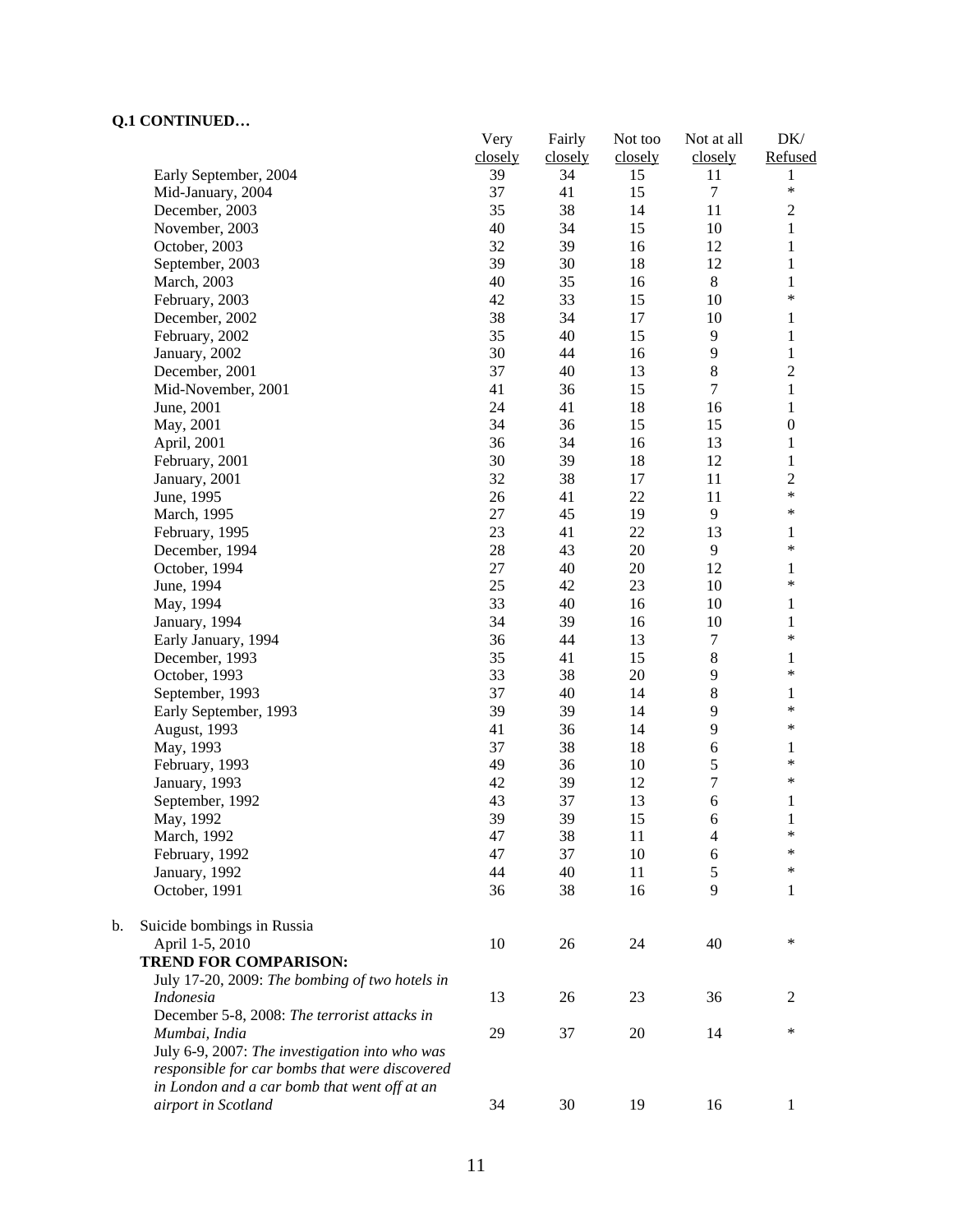|    |                                                                                              | Very<br>closely | Fairly<br>closely | Not too<br>closely | Not at all<br>closely | DK/<br>Refused   |
|----|----------------------------------------------------------------------------------------------|-----------------|-------------------|--------------------|-----------------------|------------------|
|    | June 29-July 2, 2007: British police finding and<br>defusing a car bomb in London            | 34              | 31                | 16                 | 18                    | 1                |
|    | August, 2006: British officials stopping a<br>terrorist plot to blow up planes flying to the |                 |                   |                    |                       |                  |
|    | U.S.                                                                                         | 54              | 26                | 9                  | 9                     | $\overline{2}$   |
|    | October, 2005: The recent terrorist bombings in<br>Bali, Indonesia                           | 13              | 31                | 26                 | 29                    | 1                |
|    | July, 2005: The terrorist bombings in<br>London, England                                     | 48              | 37                | 11                 | 4                     | ∗                |
|    | September, 2004: The killing of Russian school<br>children by Chechen rebels                 | 48              | 30                | 11                 | 10                    | 1                |
|    | March, 2004: The terrorist bombings in<br>Madrid, Spain                                      | 34              | 35                | 18                 | 12                    | 1                |
|    | Late October, 2002: The terrorist bombing of a<br>nightclub in Bali, Indonesia               | 20              | 34                | 25                 | 20                    | 1                |
|    | January 2000: The conflict between the Russian<br>military and the rebels in Chechnya        | 10              | 25                | 30                 | 34                    | 1                |
|    | December, 1999                                                                               | 11              | 22                | 31                 | 34                    | $\boldsymbol{2}$ |
|    | February, 1995: Russia's fighting in Chechnya                                                | 10              | 27                | 27                 | 35                    | 1                |
| c. | The arrest of Christian militia group members                                                |                 |                   |                    |                       |                  |
|    | allegedly planning to kill a police officer                                                  |                 |                   |                    |                       |                  |
|    | April 1-5, 2010                                                                              | 13              | 21                | 21                 | 45                    | $\ast$           |
|    | <b>TREND FOR COMPARISON:</b><br>September 25-28, 2009: News about recent                     |                 |                   |                    |                       |                  |
|    | terrorist plots in the United States<br>May 11-14, 2007: The arrest of six men               | 32              | 38                | 17                 | 14                    | $\overline{0}$   |
|    | charged with plotting an attack on the Fort Dix                                              |                 |                   |                    |                       |                  |
|    | army base                                                                                    | 19              | 29                | 20                 | 31                    | 1                |
| d. | News about the new health care reform law                                                    |                 |                   |                    |                       |                  |
|    | April 1-5, 2010                                                                              | 42              | 27                | 14                 | 16                    | $\ast$           |
|    | <b>TREND FOR COMPARISON:</b>                                                                 |                 |                   |                    |                       |                  |
|    | March 26-29, 2010: Debate over health care                                                   |                 |                   |                    |                       |                  |
|    | reform                                                                                       | 49              | 29                | 12                 | 10                    | $\ast$           |
|    | March 19-22, 2010                                                                            | 51              | 24                | 11                 | 14                    | ∗                |
|    | March 12-15, 2010                                                                            | 40              | 31                | 16                 | 13                    | $\ast$           |
|    | March 5-8, 2010                                                                              | 42              | 27                | 17                 | 15                    | $\ast$           |
|    | February 26-March 1, 2010                                                                    | 29              | 29                | 19                 | 22                    | *                |
|    | February 19-22, 2010                                                                         | 33              | 28                | 19                 | 19                    | $\ast$           |
|    | January 29-February 1, 2010                                                                  | 39              | 27                | 16                 | 17                    | $\ast$           |
|    | January 22-25, 2010                                                                          | 41              | 32                | 15                 | 11                    | $\ast$           |
|    | January 15-18, 2010                                                                          | 37              | 27                | 19                 | 18                    | $\ast$           |
|    | January 8-11, 2010                                                                           | 39              | 26                | 20                 | 15                    | $\ast$           |
|    | December 18-21, 2009                                                                         | 42              | 27                | 16                 | 14                    | $\ast$           |
|    | December 11-14, 2009                                                                         | 42              | 30                | 15                 | 14                    | *                |
|    | December 4-7, 2009                                                                           | 42              | 28                | 15                 | 14                    | 1                |
|    | November 20-23, 2009                                                                         | 42              | 29                | 14                 | 15                    | $\ast$           |
|    | November 13-16, 2009                                                                         | 38              | 26                | 17                 | 17                    | 1                |
|    | November 6-9, 2009                                                                           | 35              | 28                | 15                 | 22                    | $\mathbf{1}$     |
|    | October 30-November 2, 2009                                                                  | 32              | 26                | 19                 | 23                    | *                |
|    | October 23-26, 2009                                                                          | 40              | 27                | 16                 | 17                    | 1                |
|    | October 16-19, 2009                                                                          | 36              | 28                | 15                 | 21                    | *                |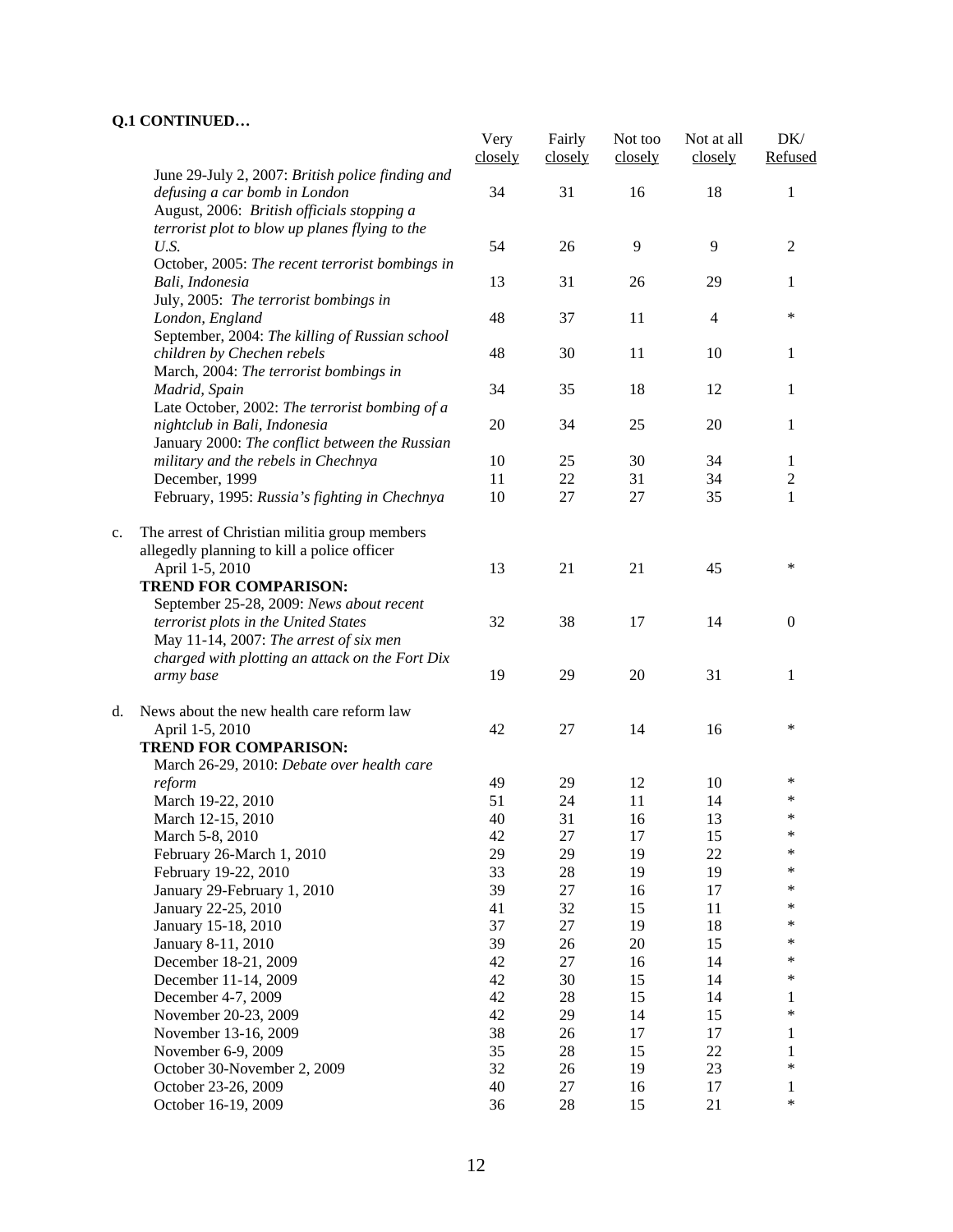|    |                                                  | Very    | Fairly  | Not too | Not at all       | DK/              |
|----|--------------------------------------------------|---------|---------|---------|------------------|------------------|
|    |                                                  | closely | closely | closely | closely          | Refused          |
|    | October 9-12, 2009                               | 37      | 29      | 14      | 19               | 1                |
|    | October 2-5, 2009                                | 39      | 29      | 16      | 16               | *                |
|    | September 25-28, 2009                            | 45      | 31      | 12      | 12               | $\boldsymbol{0}$ |
|    | September 18-21, 2009                            | 44      | 26      | 19      | 11               | $\ast$           |
|    | September 11-14, 2009                            | 44      | $27\,$  | 14      | 15               | $\ast$           |
|    | September 3-6, 2009                              | 40      | 26      | 16      | 17               | $\boldsymbol{0}$ |
|    | August 28-31, 2009                               | 40      | 28      | 17      | 14               | 1                |
|    | August 21-24, 2009                               | 49      | 24      | 12      | 15               | $\mathbf{1}$     |
|    | August 14-17, 2009                               | 39      | 31      | 15      | 15               | $\mathbf{1}$     |
|    | August 7-10, 2009: Debate in Washington over     |         |         |         |                  |                  |
|    | health care reform                               | 40      | 27      | 17      | 15               | 1                |
|    | July 31-August 3, 2009                           | 47      | 26      | 14      | 13               | 1                |
|    | July 24-27, 2009                                 | 44      | 28      | 15      | 13               | $\ast$           |
|    | July 17-20, 2009                                 | 33      | 31      | 13      | 21               | $\boldsymbol{2}$ |
|    | July 10-13, 2009                                 | 24      | 29      | $20\,$  | 27               | $\ast$           |
|    | June 26-29, 2009                                 | 29      | 26      | $20\,$  | 25               | $\mathbf{1}$     |
|    | June 19-22, 2009                                 | 28      | $28\,$  | 20      | 23               | $\ast$           |
|    | June 12-15, 2009                                 | 29      | 26      | 18      | 26               | $\ast$           |
|    | May 15-18, 2009: Debate over Barack              |         |         |         |                  |                  |
|    | Obama's health care plans                        | 25      | 30      | 20      | 24               | $\ast$           |
|    | March 6-9, 2009: Obama proposing a               |         |         |         |                  |                  |
|    | \$630 billion fund for overhauling health care   | 41      | 32      | 13      | 14               | $\ast$           |
|    | September, 1994: The Clinton                     |         |         |         |                  |                  |
|    | administration's health care reform proposals    | 32      | 41      | 18      | 9                | ∗                |
|    | June, 1994                                       | 34      | 40      | 19      | 7                | $\ast$           |
|    | May, 1994                                        | 37      | 37      | 16      | 9                | 1                |
|    | January, 1994                                    | 38      | 38      | 15      | 9                | $\ast$           |
|    | Early January, 1994                              | 40      | 40      | 14      | 6                | $\ast$           |
|    | December, 1993                                   | 45      | 35      | 12      | $\boldsymbol{7}$ | 1                |
|    | October, 1993                                    | 44      | 32      | 17      | $\sqrt{6}$       | $\mathbf{1}$     |
|    | September, 1993                                  | 49      | 34      | 11      | 6                | *                |
|    | August, 1993: Reports about the White House      |         |         |         |                  |                  |
|    | task force on health care reform headed by       |         |         |         |                  |                  |
|    | <b>Hillary Clinton</b>                           | 27      | 32      | 25      | 15               | 1                |
|    | June, 1993                                       | $28\,$  | 38      | 19      | 15               | $\ast$           |
|    | May, 1993                                        | 30      | 30      | 25      | 14               | 1                |
| e. | President Obama's proposal to allow offshore oil |         |         |         |                  |                  |
|    | and gas drilling                                 |         |         |         |                  |                  |
|    | April 1-5, 2010                                  | $20\,$  | 24      | 21      | 33               | 1                |
| f. | The NCAA basketball tournament                   |         |         |         |                  |                  |
|    | April 1-5, 2010                                  | 18      | 13      | 13      | 56               | ∗                |
|    | April 3-6, 2009                                  | 15      | 12      | 15      | 58               | ∗                |
|    | March 28-31, 2008                                | 13      | 14      | 13      | 59               | 1                |
|    | March, 1998                                      | 20      | 13      | 19      | 47               | 1                |
|    | April, 1990                                      | 24      | 16      | 14      | 46               | $\ast$           |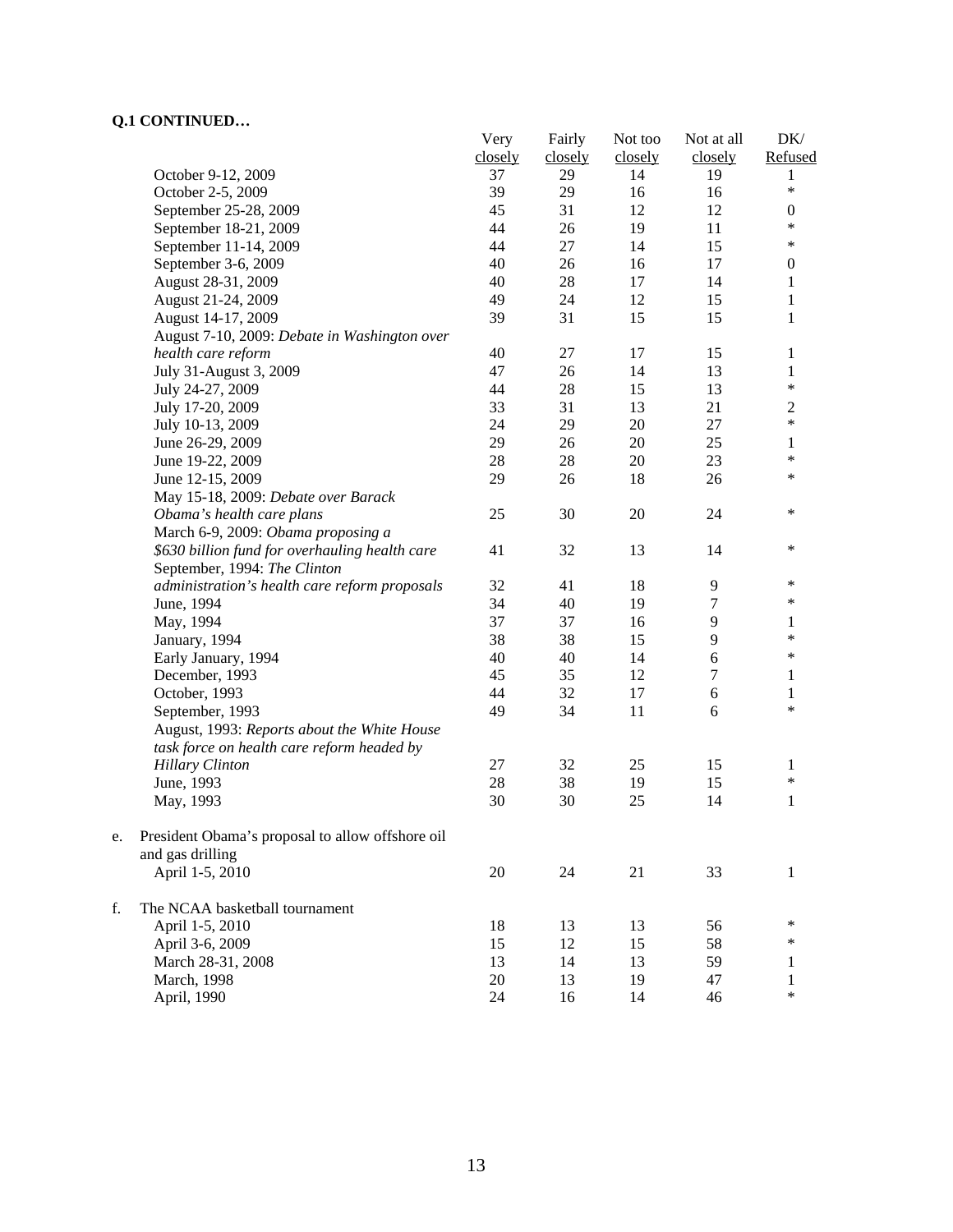Q.2 Which ONE of the stories I just mentioned have you followed most closely, or is there another story you've been following MORE closely? [**DO NOT READ LIST. ACCEPT ONLY ONE RESPONSE.]** 

April 1-5

2010

- 48 News about the new health care reform law
- 11 The NCAA basketball tournament
- 8 Reports about the condition of the U.S. economy
- 5 President Obama's proposal to allow offshore oil and gas drilling The arrest of members of a militia group allegedly planning to kill a
- 4 police officer<br>3 Suicide bombin
- 3 Suicide bombings in Russia<br>7 Some other story (VOL.)
- Some other story **(VOL.)**
- 15 Don't know/Refused **(VOL.)**
- Q.3 How much if anything, have you heard about each of the following? Have you heard a lot, a little or nothing at all? **[READ AND RANDOMIZE]**

|    |                                                        | A lot | A little | Nothing<br>at all | DK/<br>Refused |
|----|--------------------------------------------------------|-------|----------|-------------------|----------------|
| a. | Republican National Committee funds being used         |       |          |                   |                |
|    | to pay for a visit to a sexually oriented nightclub    |       |          |                   |                |
|    | in Los Angeles                                         |       |          |                   |                |
|    | April 1-5, 2010                                        | 16    | 24       | 60                | $\ast$         |
|    | <b>TREND FOR COMPARISON:</b>                           |       |          |                   |                |
|    | March 13-16, 2009: Controversy over the                |       |          |                   |                |
|    | leadership of Michael Steele, chairman of the          |       |          |                   |                |
|    | Republican National Committee                          | 14    | 32       | 54                | *              |
|    | October 24-27, 2008: The Republican National Committee |       |          |                   |                |
|    | spending over \$150,000 on new clothes for Sarah Palin |       |          |                   |                |
|    | and her family members                                 | 52    | 27       | 20                | 1              |
| b. | News about the Large Hadron Collider                   |       |          |                   |                |
|    | near Geneva, Switzerland                               |       |          |                   |                |
|    | April 1-5, 2010                                        | 6     | 17       | 76                | *              |
| c. | President Obama signing into law major changes in      |       |          |                   |                |
|    | the federal student loan program                       |       |          |                   |                |
|    | April 1-5, 2010                                        | 26    | 40       | 34                | $\ast$         |
| d. | Major flooding in New England                          |       |          |                   |                |
|    | April 1-5, 2010                                        | 32    | 34       | 33                | *              |
|    | <b>TREND FOR COMPARISON:</b>                           |       |          |                   |                |
|    | September 25-28, 2009: Recent flooding                 |       |          |                   |                |
|    | in the Southeast                                       | 44    | 36       | 20                | $\theta$       |
|    |                                                        |       |          |                   |                |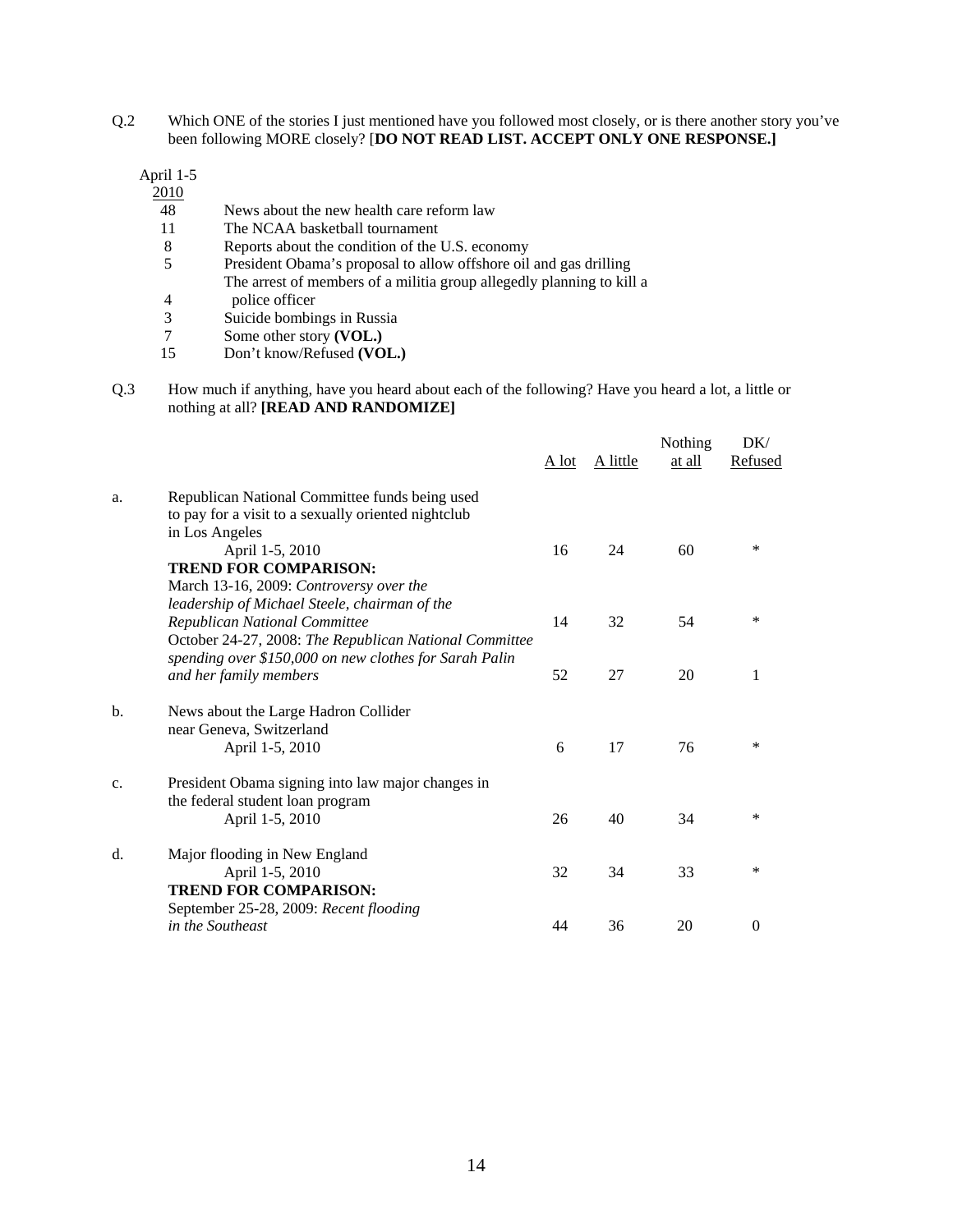Q.4 Do you think news organizations are giving too much coverage, too little coverage, or the right amount of coverage to each of the following? **[RANDOMIZE ITEMS]** 

| Too much<br>coverage | Too little<br>coverage                                                              | amount of | DK/              |
|----------------------|-------------------------------------------------------------------------------------|-----------|------------------|
|                      |                                                                                     |           |                  |
|                      |                                                                                     | coverage  | Refused          |
|                      |                                                                                     |           |                  |
|                      |                                                                                     |           |                  |
| 15                   | 34                                                                                  | 46        | 6                |
| 16                   | 34                                                                                  | 46        | 4                |
| 9                    | 38                                                                                  | 52        | $\boldsymbol{2}$ |
| 22                   | 32                                                                                  | 44        | $\overline{c}$   |
| 16                   | 30                                                                                  | 51        | $\overline{4}$   |
| 21                   | 26                                                                                  | 51        | $\overline{c}$   |
| 11                   | 32                                                                                  | 52        | $\overline{5}$   |
|                      |                                                                                     |           |                  |
| 21                   | 25                                                                                  | 46        | 8                |
|                      |                                                                                     |           |                  |
| 17                   | 30                                                                                  | 46        | 7                |
|                      |                                                                                     |           |                  |
|                      |                                                                                     |           |                  |
| 14                   | 36                                                                                  | 46        | 4                |
| 11                   | 38                                                                                  | 47        | 3                |
| 16                   | 36                                                                                  | 46        | $\overline{2}$   |
| 21                   | 35                                                                                  | 40        | 4                |
|                      |                                                                                     |           |                  |
| 6                    | 45                                                                                  | 44        | 6                |
|                      | News about the new health care reform law<br>July 17-20, 2009: Debate in Washington |           |                  |

Thinking about recent economic news …

Q.5 Are you hearing mostly good news about the economy these days, mostly bad news about the economy or a mix of both good and bad news?

|                             | Hearing   | Hearing  | A mix of |         |
|-----------------------------|-----------|----------|----------|---------|
|                             | mostly    | mostly   | good and | DK/     |
|                             | good news | bad news | bad news | Refused |
| April 1-5, 2010             | 6         | 28       | 66       | ∗       |
| March 5-8, 2010             |           | 30       | 66       |         |
| February 5-8, 2010          |           | 35       | 61       | ∗       |
| January 8-11, 2010          |           | 29       | 65       |         |
| December 4-7, 2009          |           | 33       | 59       |         |
| October 30-November 2, 2009 |           | 31       | 62       |         |
| October 9-12, 2009          | 6         | 27       | 66       |         |
| September 3-6, 2009         |           | 27       | 68       |         |
| August 7-10, 2009           | 11        | 29       | 59       |         |
| July 2-5, 2009              | 3         | 41       | 56       | ∗       |
| June 12-15, 2009            |           | 37       | 59       | $\ast$  |
| May 8-11, 2009              |           | 31       | 64       |         |
| April 9-13, 2009            |           | 39       | 56       |         |
| March 13-16, 2009           |           | 51       | 46       |         |
| February 13-16, 2009        | 2         | 60       | 37       |         |
| January 16-19, 2009         |           | 67       | 30       |         |
| December 5-8, 2008          |           | 80       | 19       | ∗       |
|                             |           |          |          |         |